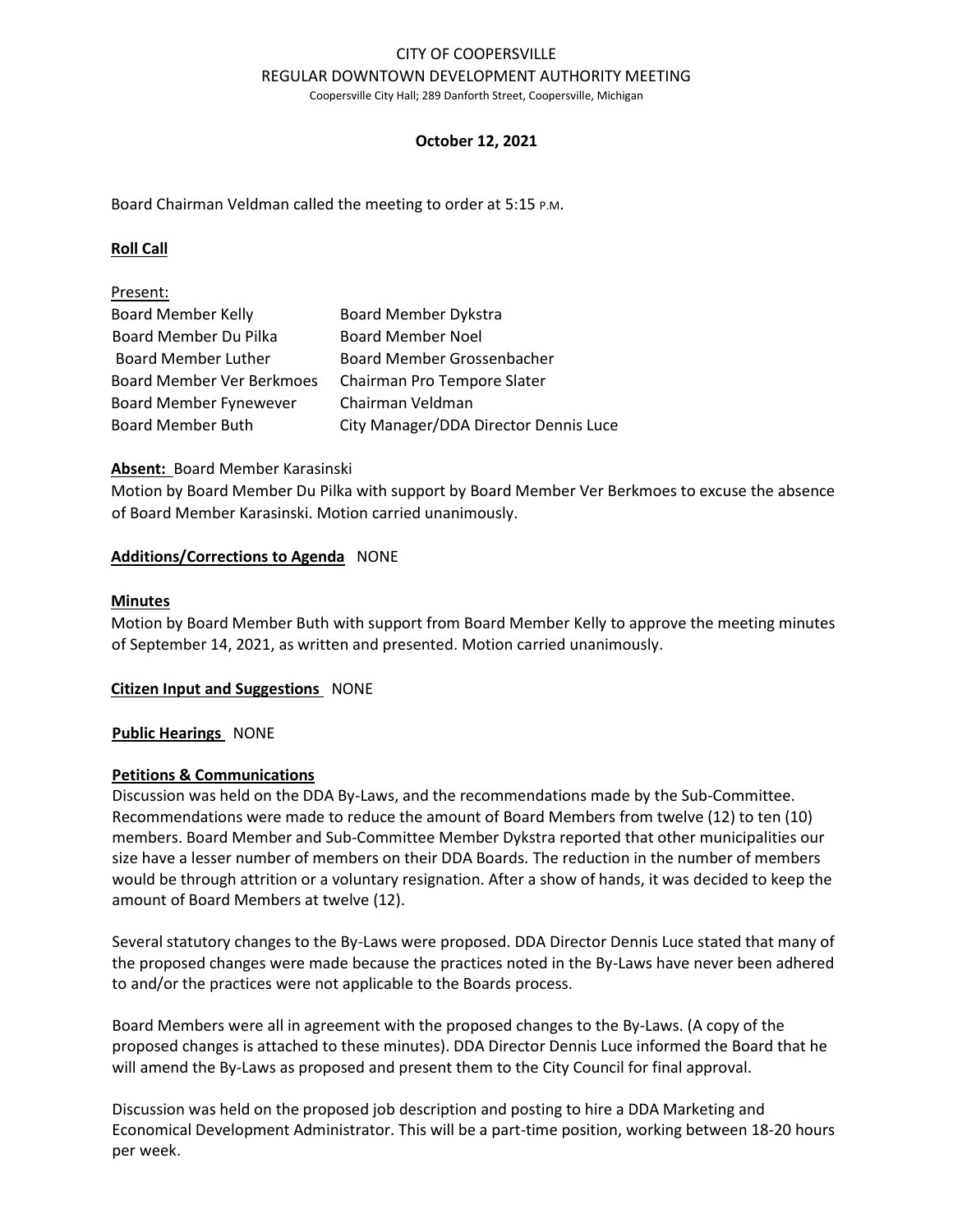## **Petitions & Communications continued**

Board Member Buth suggested the possibility of hiring an Intern or checking with GVSU to see if they possibly have someone in their pool of Interns.

DDA Director Dennis Luce asked for a few volunteers to form a Sub-Committee to assist him with the interviewing process. Sub-Committee Members will be Board Members Buth, Noel, and Grossenbacher.

DDA Director Dennis Luce informed the Board that he will post the position by the end of this week and will run the posting through mid-November, with the hopes having the position filled by the December DDA meeting.

## **DDA Information Packet**

Motion by Board Member Dykstra with support by Board Member Ver Berkmoes to receive and file the DDA Information Packet. Motion carried unanimously.

### **Citizen's Input and Suggestions**

Justin Willison of Spring Lake Bridal addressed the Board stating that he watches what other communities DDA Boards do, and he likes the idea of hiring an Intern, but the Intern needs to be an Assistant to the Administrative person they hire. The person they hire for the administrative position needs to have connections/established connections. Mr. Willison stated that he hopes the Board interviews more than one person unlike what the Council did when they interviewed and hired Dennis Luce for the City Manager's position. Mr. Willison stated that he doesn't have anything against Dennis, but that process is the talk of several surrounding municipalities. Mr. Willison also added that he is glad that the Board voted against the change in number of DDA Board Members.

### **City Manager/DDA Director's Report**

**City Manager/DDA Director Dennis Luce reported on the following items:**

- *The Christmas Parade will be on December 3, 2021. The parade will start at the school and end on Main Street. They will be using the City Hall/former Fire Department garage for Santa*
- *Pumpkins for the Pumpkin Train are on the Splash Pad in the Pocket Park*
- *The part for the Splash Pad is in and will be installed to make sure it works before the Splash Pad is winterized*
- *Two (2) bids for snowplowing have been submitted*

### **Board Member & Chairman Veldman's Comments** *Board Member Du Pilka:*

Likes the pumpkins on the Splash Pad. Thanked the City for allowing them to place them there Thinks the Internship for the Administrative Position is a good idea Thanked the Sub-Committee for their work on the by-laws

## *Board Member Buth:*

Her façade restoration project is almost completed. Requested good visual signs be made for the façade recipients stating that this is a DDA Project etc.

## *Board Member Dykstra:*

Thanked her cohorts for the work done on the by-laws by the Sub-Committee

## *Board Member Kelly:*

Agrees that signage for the façade grant projects is needed